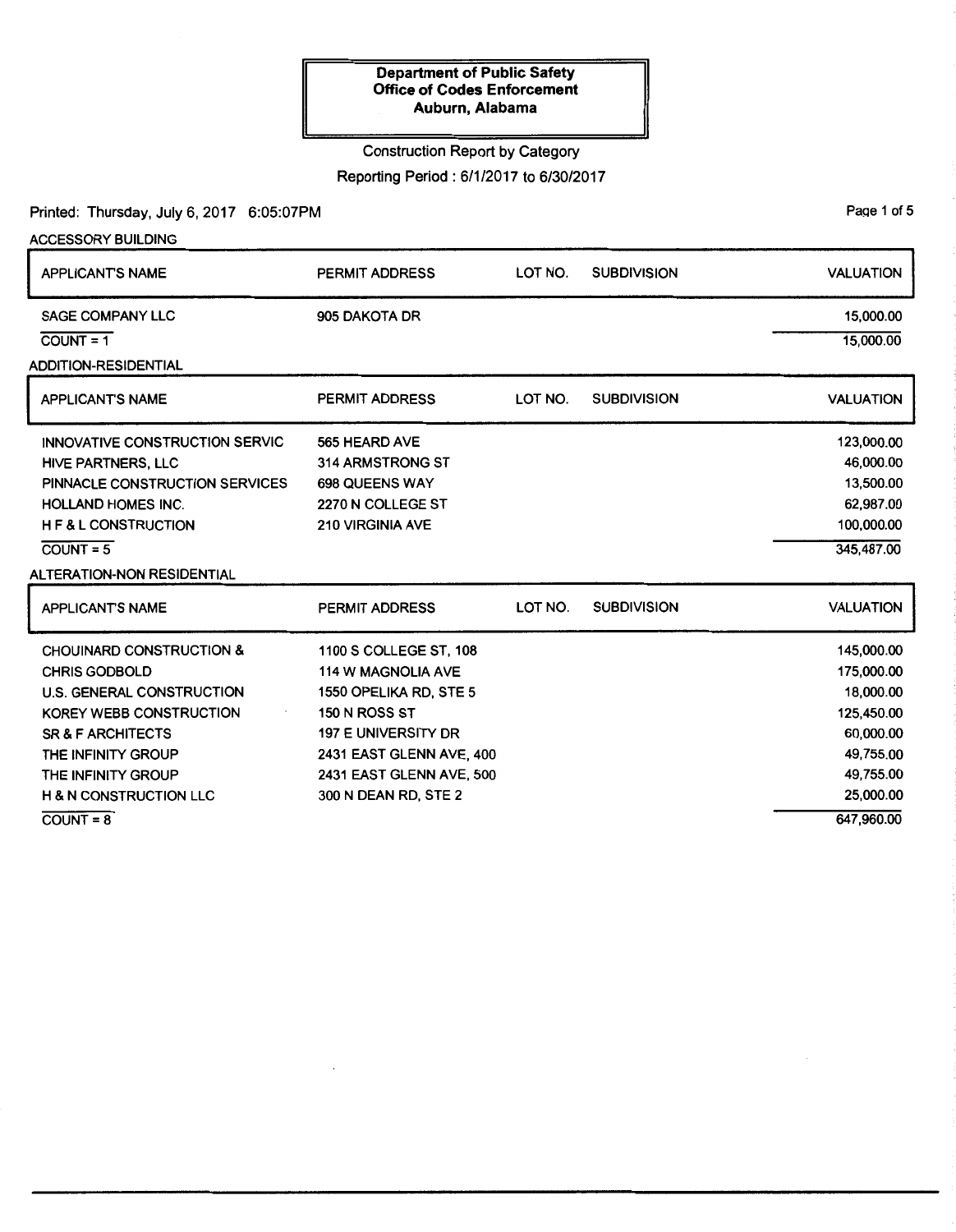# Construction Report by Category

Reporting Period: 6/1/2017 to 6/30/2017

# Printed: Thursday, July 6, 2017 6:05:07PM

## ALTERATION-RESIDENTIAL

| <b>APPLICANT'S NAME</b>               | <b>PERMIT ADDRESS</b>       | LOT NO. | <b>SUBDIVISION</b>   | <b>VALUATION</b> |
|---------------------------------------|-----------------------------|---------|----------------------|------------------|
| <b>PYTHOGE LLC</b>                    | <b>1400 ANNALUE DR</b>      |         |                      | 100,000.00       |
| WINDOW WORLD OF MONTGOMERY            | <b>1045 E UNIVERSITY DR</b> |         |                      | 8,000.00         |
| <b>SOUTHERN HERITAGE HOMES &amp;</b>  | 901 BODDIE LN               |         |                      | 30,000.00        |
| THE LETLOW CO LLC                     | 637 HOMEWOOD DR             |         |                      | 60,000.00        |
| <b>COLUMBUS SOLARIUMS INC.</b>        | 1863 PRESERVE DR            |         |                      | 18,992.00        |
| <b>RICHARD DANNER</b>                 | 540 GODFREY LN              |         |                      | 30,000.00        |
| <b>ANGELA BOYD</b>                    | <b>1600 MILLBRANCH DR</b>   |         |                      | 12,000.00        |
| <b>AUBURN ELITE HOMES LLC</b>         | <b>257 SAINT JAMES CT</b>   |         |                      | 5,000.00         |
| <b>BRUCE SMITH</b>                    | 117 CAROLINA CT             |         |                      | 7,000.00         |
| <b>WHATLEY BROTHERS PLUMBING</b>      | 357 NELOCCO ST              |         |                      | 1,500.00         |
| <b>RYAN MILLER</b>                    | <b>191 SOLAMERE LN</b>      |         |                      | 1,000.00         |
| WINDOW WORLD OF MONTGOMERY            | <b>132 WILLOW CREEK RD</b>  |         |                      | 5,232.00         |
| <b>INNOVATIVE CONSTRUCTION SERVIC</b> | 1533 LAKEWOOD PL            |         |                      | 175,000.00       |
| QUALITY CONSTRUCTION-JEFF PITT        | 626 SHUG JORDAN, APT 156    |         |                      | 5,500.00         |
| ALL IN ONE SERVICES                   | 778 CARY DR                 |         |                      | 4,527.00         |
| $COUNT = 15$                          |                             |         |                      | 463,751.00       |
| AMUSEMENT/SOCIAL/RECREATIONAL         |                             |         |                      |                  |
| <b>APPLICANT'S NAME</b>               | PERMIT ADDRESS              | LOT NO. | <b>SUBDIVISION</b>   | <b>VALUATION</b> |
| <b>GARY BRYANT</b>                    | 727 E SAMFORD AVE           |         |                      | 10,000.00        |
| <b>BLUE HAVEN POOLS</b>               | 2089 AUTUMN RIDGE WAY       |         |                      | 40,170.00        |
| SOUTHEAST POOL BUILDERS               | 2119 PRESERVE DR            |         |                      | 50,000.00        |
| SOUTHEAST POOL BUILDERS               | 441 CARY DR                 |         |                      | 27,000.00        |
| $COUNT = 4$                           |                             |         |                      | 127,170.00       |
| <b>INDUSTRIAL</b>                     |                             |         |                      |                  |
| <b>APPLICANT'S NAME</b>               | PERMIT ADDRESS              | LOT NO. | <b>SUBDIVISION</b>   | <b>VALUATION</b> |
| <b>RABREN GENERAL CONTRACTORS INC</b> | 1000 W VETERANS BLVD        |         |                      | 4,771,110.00     |
| $COUNT = 1$                           |                             |         |                      | 4,771,110.00     |
| OFFICE/BANK/PROFESSIONAL              |                             |         |                      |                  |
|                                       |                             |         |                      |                  |
| <b>APPLICANT'S NAME</b>               | <b>PERMIT ADDRESS</b>       | LOT NO. | <b>SUBDIVISION</b>   | <b>VALUATION</b> |
| <b>SR &amp; F ARCHITECTS</b>          | 310 SAMFORD VILLAGE CT      | 2E      | <b>SAMFORD GLENN</b> | 1,820,269.22     |
| $COUNT = 1$                           |                             |         |                      | 1,820,269.22     |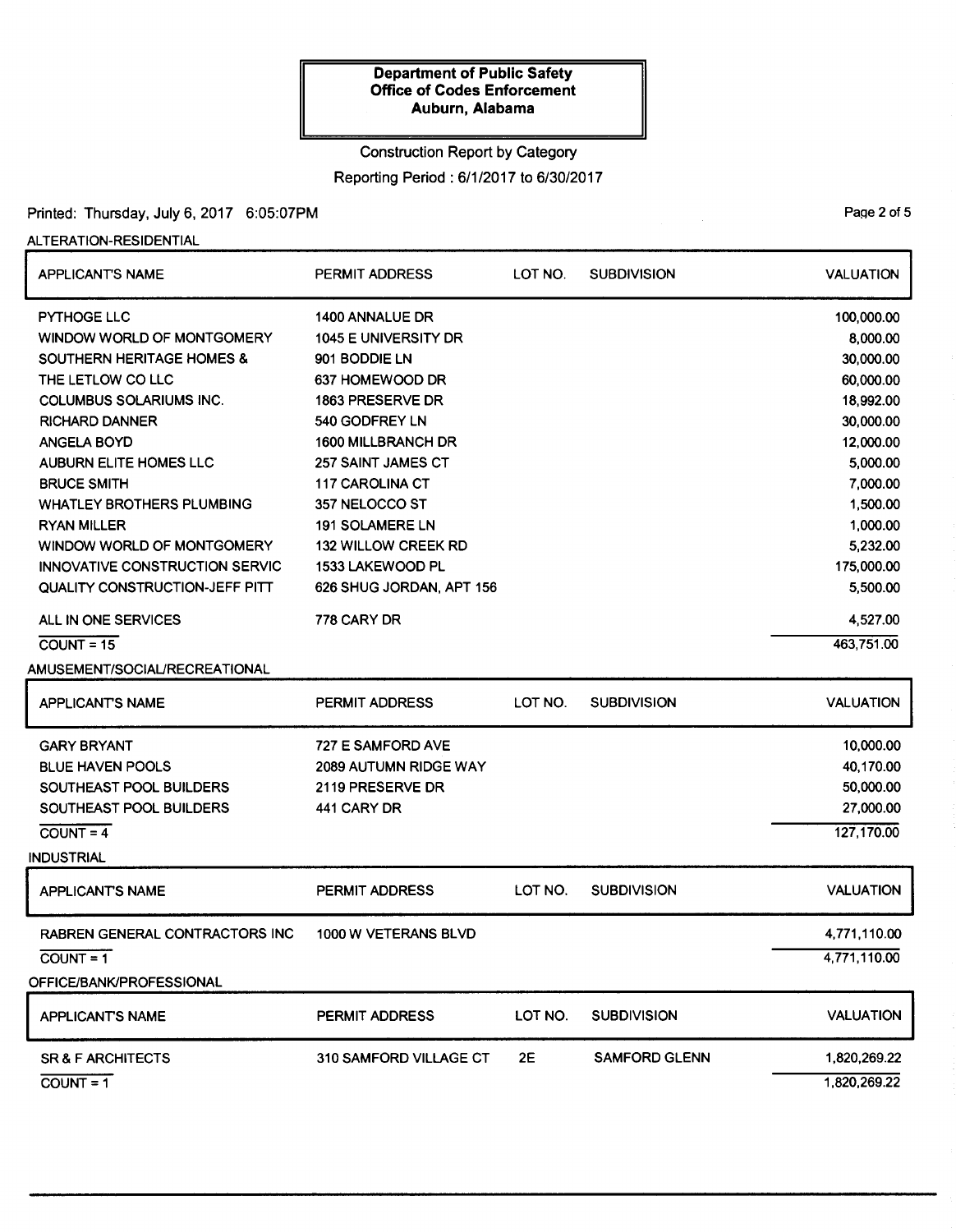## Construction Report by Category

Reporting Period : 6/1 /2017 to 6/30/2017

# Printed: Thursday, July 6, 2017 6:05:07PM

ROOFING-RESIDENTIAL

| <b>APPLICANT'S NAME</b>            | PERMIT ADDRESS             | LOT NO. | <b>SUBDIVISION</b>        | <b>VALUATION</b> |
|------------------------------------|----------------------------|---------|---------------------------|------------------|
| ALL-V ROOFING & RESTORATION        | 1086 BIRCH CIR             |         |                           | 5,100.00         |
| <b>CAM CONTRACTING</b>             | 3883 FALCON CREST CT       |         |                           | 9,100.00         |
| <b>CAM CONTRACTING</b>             | 1816 QUAIL HOLW            |         |                           | 8,900.00         |
| <b>SUPERIOR ROOFING</b>            | 521 HUDSON TER             |         |                           | 7,150.00         |
| <b>RAND DENTERPRISES</b>           | 202 W LONGLEAF DR          |         |                           | 101,950.00       |
| ROOFPRO LLC                        | <b>1553 SIERRA CT</b>      |         |                           | 7,757.00         |
| <b>CAM CONTRACTING</b>             | <b>1343 KURT CIR</b>       |         |                           | 7,000.00         |
| <b>SUPERIOR ROOFING</b>            | <b>764 BRUCE CT</b>        |         |                           | 5,020.00         |
| $COUNT = 8$                        |                            |         |                           | 151,977.00       |
| SINGLE FAMILY HOUSE-ATTACHED       |                            |         |                           |                  |
| <b>APPLICANT'S NAME</b>            | PERMIT ADDRESS             | LOT NO. | <b>SUBDIVISION</b>        | <b>VALUATION</b> |
| <b>EDGAR HUGHSTON BUILDER INC.</b> | <b>668 VILLAS WAY, 101</b> | 101     | <b>VILLAS AT RICHLAND</b> | 263,117.65       |
| <b>EDGAR HUGHSTON BUILDER INC.</b> | <b>668 VILLAS WAY, 102</b> | 102     | <b>VILLAS AT RICHLAND</b> | 216,846.85       |
| <b>EDGAR HUGHSTON BUILDER INC.</b> | <b>668 VILLAS WAY, 103</b> | 103     | <b>VILLAS AT RICHLAND</b> | 216,846.85       |
| <b>EDGAR HUGHSTON BUILDER INC.</b> | <b>668 VILLAS WAY, 104</b> | 104     | <b>VILLAS AT RICHLAND</b> | 213,468.00       |
| $COUNT = 4$                        |                            |         |                           | 910,279.35       |

PaQe 3 of 5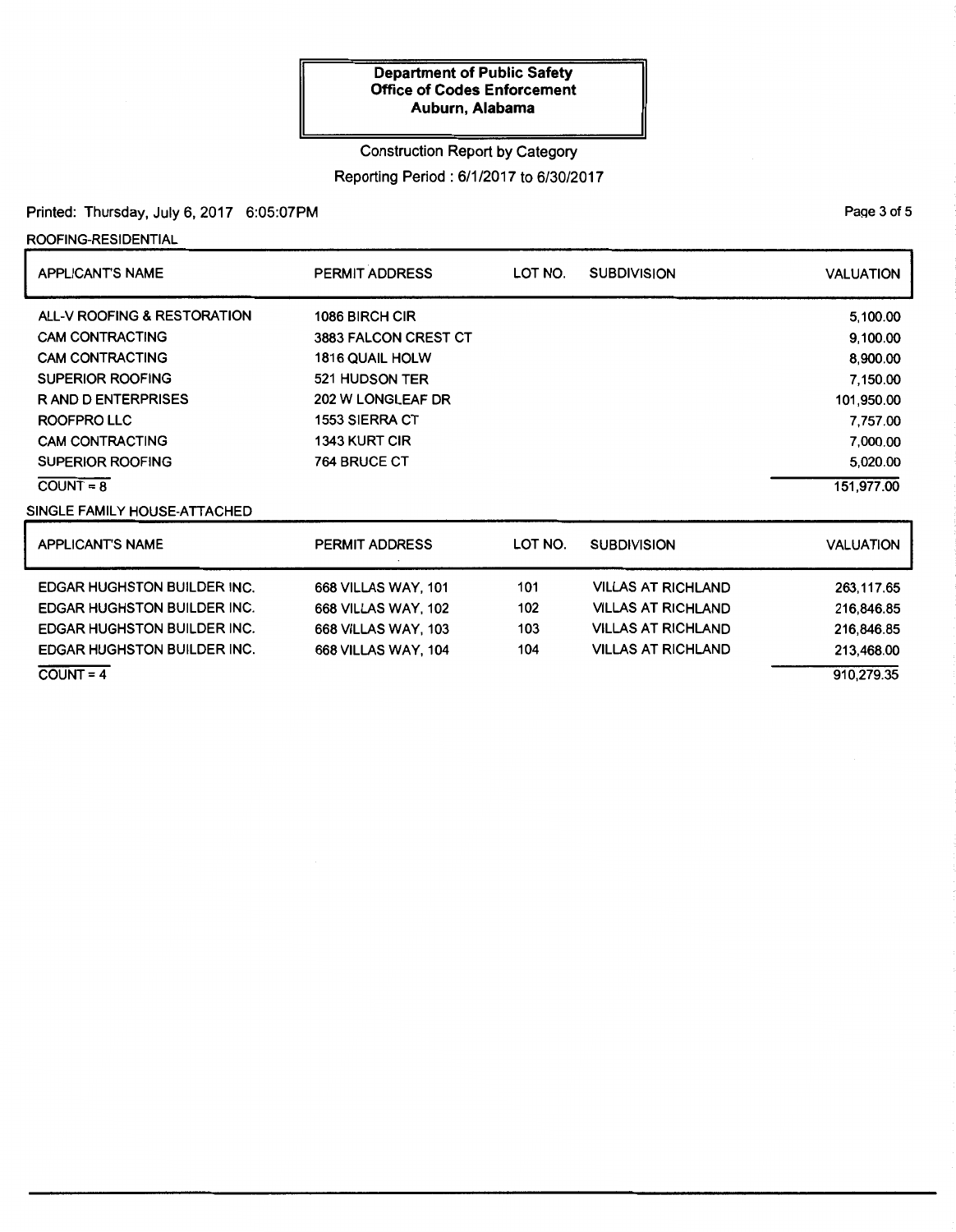# Construction Report by Category Reporting Period: 6/1/2017 to 6/30/2017

# Printed: Thursday, July 6, 2017 6:05:07PM

### SINGLE FAMILY HOUSE-DETACHED

| <b>APPLICANT'S NAME</b>               | <b>PERMIT ADDRESS</b>        | LOT NO.        | <b>SUBDIVISION</b>          |                  |
|---------------------------------------|------------------------------|----------------|-----------------------------|------------------|
| DILWORTH DEVELOPMENT                  | 1459 PING CT                 | 277            | YARBROUGH FARMS PINE VALLEY | 306,604.24       |
| <b>EDGAR HUGHSTON BUILDER INC.</b>    | 1876 MOYLE LN                | $115-A$        | <b>MORGAN WOODS</b>         | 332,703.17       |
| <b>BLUE OAK CONSTRUCTION</b>          | 3930 NASH CREEK DR           | 17A            | <b>NASH CREEK</b>           | 400,000.00       |
| <b>BUILDERS PROFESSIONAL GROUP</b>    | 2738 MIMMS LN                | 152            | <b>MIMMS TRAIL</b>          | 342,285.66       |
| <b>BUILDERS PROFESSIONAL GROUP</b>    | 2726 MIMMS LN                | 149            | <b>MIMMS TRAIL</b>          | 358,261.18       |
| <b>MICHAEL ALLEN HOMES</b>            | <b>492 MERIMONT BLVD</b>     | $\overline{7}$ | <b>ASHETON LAKES</b>        | 367,828.09       |
| <b>BUILDERS PROFESSIONAL GROUP</b>    | 2734 MIMMS LN                | 151            | <b>MIMMS TRAIL</b>          | 336,209.60       |
| <b>DEAN SPRATLIN CONSTRUCTION INC</b> | 1291 FALLS CREST DR          | 95             | YARBROUGH FARMS             | 441,331.76       |
| <b>GRAYHAWK HOMES INC</b>             | 2003 SEQUOIA DR              | 108            | <b>PRESERVE</b>             | 289,197.26       |
| <b>STONE MARTIN BUILDERS</b>          | <b>2418 SNOWSHILL LN</b>     | 72             | THE OAKS AT COTSWOLD        | 247,362.65       |
| <b>STONE MARTIN BUILDERS</b>          | 2394 SNOWSHILL LN            | 76             | THE OAKS AT COTSWOLD        | 244,887.42       |
| HAYLEY-FREEMAN CONST CO               | 2703 SOPHIA CT               | $163-A$        | <b>TUSCANY HILLS</b>        | 262,469.65       |
| ELITE HOMES OF EAST ALABAMA           | 3200 CANNON LN               | 3              | <b>BILTMORE FARMS</b>       | 489,120.60       |
| ELITE HOMES OF EAST ALABAMA           | 3249 CANNON LN               | $\mathbf{2}$   | <b>BILTMORE FARMS</b>       | 416,360.10       |
| <b>BUILDERS PROFESSIONAL GROUP</b>    | 204 WOODWARD WAY             | 155            | <b>MIMMS TRAIL</b>          | 332,871.97       |
| <b>HOMESTEAD RESIDENTIAL</b>          | 987 FALCONER DR              | 170            | YARBROUGH FARMS - THE PARC  | 286,393.09       |
| <b>MICHAEL ALLEN HOMES</b>            | 2178 WELCH XING              | 66             | <b>ASHETON LAKES</b>        | 306, 145.44      |
| <b>EDGAR HUGHSTON BUILDER INC.</b>    | <b>846 WEST RICHLAND CIR</b> | 12             | <b>WEST RICHLAND ROAD</b>   | 340,175.48       |
| HAYLEY-FREEMAN CONST CO               | 2682 SOPHIA CT               | 171            | <b>TUSCANY HILLS</b>        | 220,000.00       |
| <b>TRUE BUILT HOMES</b>               | <b>480 MERIMONT BLVD</b>     | 9              | <b>ASHETON LAKES</b>        | 347,285.63       |
| <b>EDGAR HUGHSTON BUILDER INC.</b>    | 994 WEST RICHLAND CIR        | 55             | <b>WEST RICHLAND ROAD</b>   | 284,981.63       |
| <b>HOLLAND HOMES INC.</b>             | <b>2383 MIMMS LN</b>         | 223            | <b>MIMMS TRAIL</b>          | 231,181.07       |
| <b>HOLLAND HOMES INC.</b>             | 2371 MIMMS LN                | 222            | <b>MIMMS TRAIL</b>          | 249,972.38       |
| DILWORTH DEVELOPMENT                  | 904 ANDREWS AVE              | 204            | YARBROUGH FARMS PAHSE 3     | 349,261.82       |
| DILWORTH DEVELOPMENT                  | 1424 PING CT                 | 276            | YARBROUGH FARMS PINE VALLEY | 328,742.92       |
| <b>EASTBROOK HOMES</b>                | 2051 MOHICAN DR              | 164-A          | <b>PRESERVE</b>             | 270,152.00       |
| <b>FOAMONE LLC</b>                    | 619 BEDELL AVE               | $11-A$         | <b>FRAZIER TERRACE</b>      | 192,906.25       |
| <b>BUILDERS PROFESSIONAL GROUP</b>    | 2727 MIMMS LN                | 201            | <b>MIMMS TRAIL</b>          | 389,886.09       |
| <b>BUILDERS PROFESSIONAL GROUP</b>    | 2731 MIMMS LN                | 200            | <b>MIMMS TRAIL</b>          | 366,975.38       |
| <b>DILWORTH DEVELOPMENT</b>           | 1423 PING CT                 | 236            | YARBROUGH FARMS PINE VALLEY | 284,893.39       |
| <b>THOMAS PEYTON ASHMORE</b>          | 1732 CANDLER WAY             | 113            | <b>MOORES MILL GOLF 4TH</b> | 503,125.73       |
| <b>HARPER HOMES</b>                   | 2435 MIMMS LN                | 47             | <b>MIMMS TRAIL</b>          | 247,465.36       |
| TOLAND CONSTRUCTION                   | 217 BROOKSHIRE CT            | 210            | <b>MIMMS TRAIL</b>          | 276,388.33       |
| $COVNT = 33$                          |                              |                |                             | 10,643,425.34    |
| STRUCTURE OTHER THAN BUILDING         |                              |                |                             |                  |
| <b>APPLICANT'S NAME</b>               | PERMIT ADDRESS               | LOT NO.        | <b>SUBDIVISION</b>          | <b>VALUATION</b> |
| DONALD ALLEN DEVELOPMENT              | 175 E VETERANS BLVD          |                |                             | 105,400.00       |
| <b>AUTORICA</b>                       | 764 W VETERANS BLVD          |                |                             | 5,000.00         |

PaQe 4 of 5

 $C$ OUNT = 2 110,400.00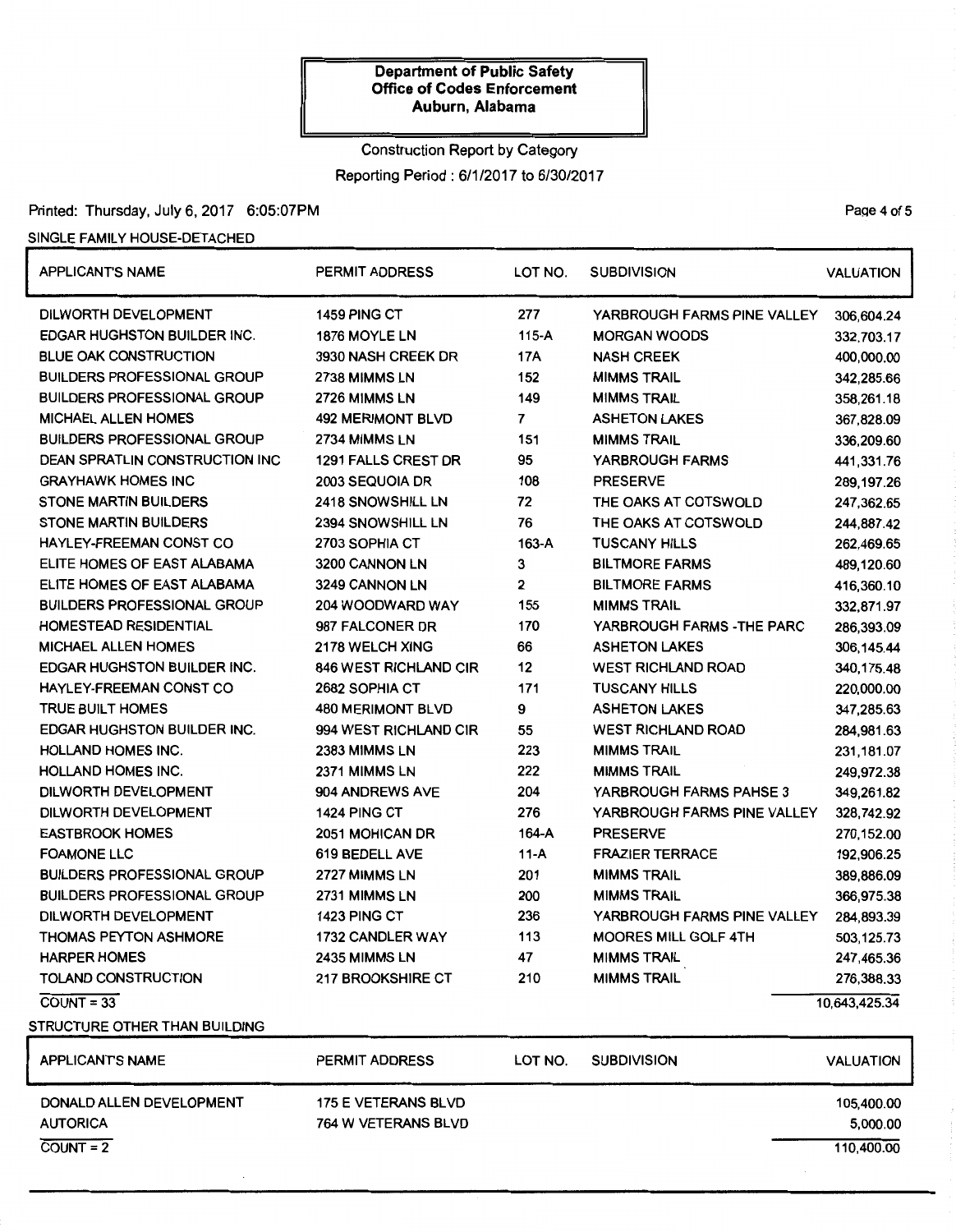## Construction Report by Category

Reporting Period: 6/1/2017 to 6/30/2017

Printed: Thursday, July 6, 2017 6:05:07PM

THREE-FOUR FAMILY BUILDING

| <b>APPLICANTS NAME</b>       | <b>PERMIT ADDRESS</b> | LOT NO. | <b>SUBDIVISION</b>         | <b>VALUATION</b> |
|------------------------------|-----------------------|---------|----------------------------|------------------|
| <b>SELBY ENTERPRISES LLC</b> | 1653 ACADEMY DR       | в       | <b>GARDENS AT GATEWOOD</b> | 183,667.15       |
| <b>SELBY ENTERPRISES LLC</b> | 1653 ACADEMY DR       | в       | <b>GARDENS AT GATEWOOD</b> | 183,667.15       |
| <b>SELBY ENTERPRISES LLC</b> | 1653 ACADEMY DR       | в       | <b>GARDENS AT GATEWOOD</b> | 183,667.15       |
| <b>SELBY ENTERPRISES LLC</b> | 1653 ACADEMY DR       | в       | <b>GARDENS AT GATEWOOD</b> | 183.667.15       |
| $COUNT = 4$                  |                       |         |                            | 734.668.60       |

TOTAL COUNT = 86

TOTAL VALUATION=

20, 741,497.51

 $M_{\textrm{\tiny{BUI}}}$ **BUILDING OFFICIAL** 

PaQe 5 of 5